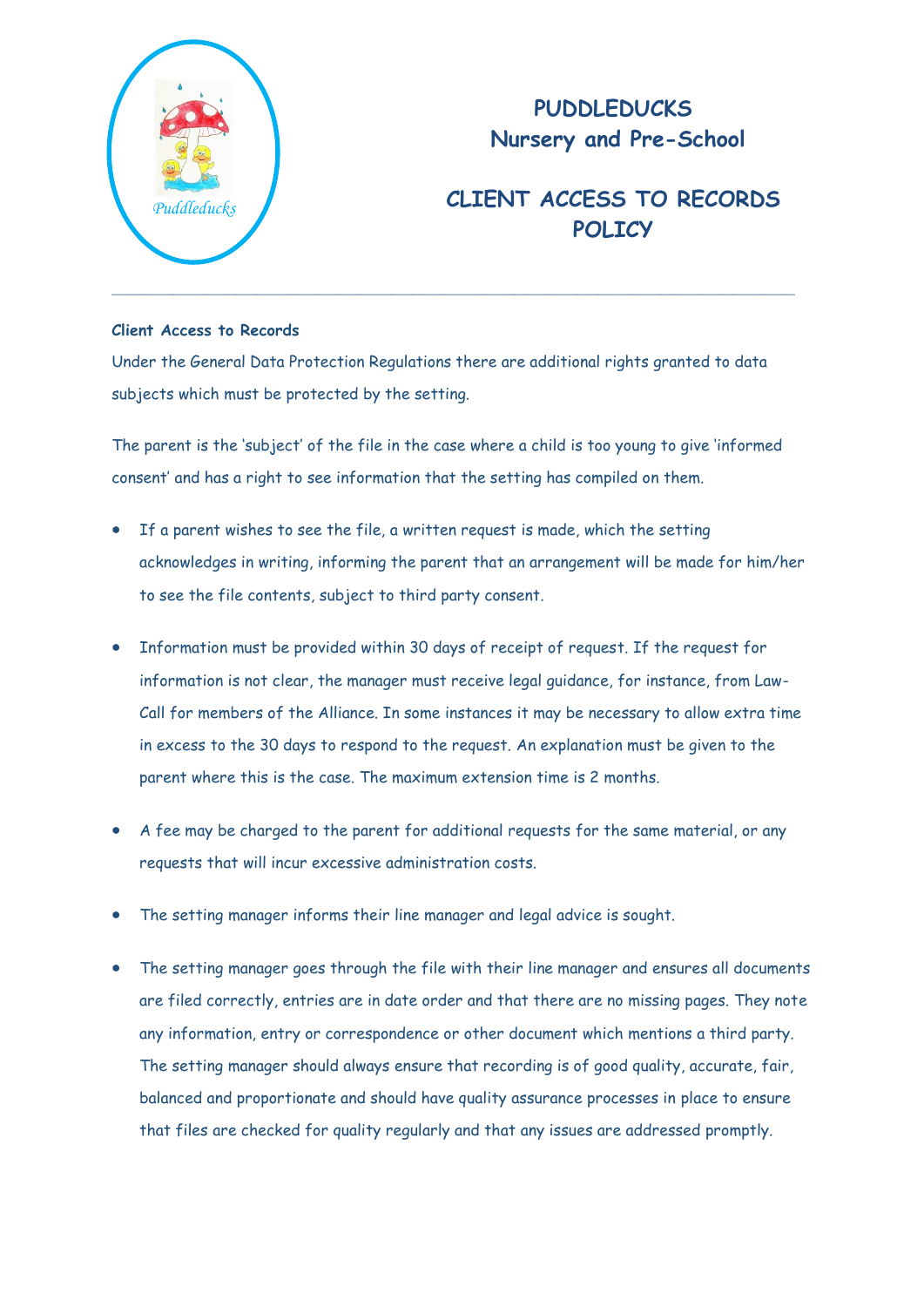- Each of those individuals are written to explaining that the subject of the file has requested sight of the file which contains a reference to them, stating what this is.
- They are asked to reply in writing to the setting manager giving or refusing consent for disclosure of that material.
- Copies of these letters and their replies are kept on the child's file.
- Agencies will normally refuse consent to share information, and the parent should be redirected to those agencies for a request to see their file held by that agency.
- Entries where you have contacted another agency may remain, for example, a request for permission from social care to leave in an entry where the parent was already party to that information.
- Each family member noted on the file is a third party, so where there are separate entries pertaining to each parent, step-parent, grandparent etc, each of those have to be written to regarding third party consent.
- Members of staff should also be written to, but the setting reserves the right under the legislation to override a refusal for consent, or just delete the name and not the information.
	- If the member of staff has provided information that could be considered 'sensitive', and the staff member may be in danger if that information is disclosed, then the refusal may be granted.
	- If that information is the basis of a police investigation, then refusal should also be granted.
	- If the information is not sensitive, then it is not in the setting's interest to withhold that information from a parent. It is a requirement of the job that if a member of staff has a concern about a child and this is recorded; the parents are told this at the start and in most cases, concerns that have been recorded will have been discussed already, so there should be no surprises.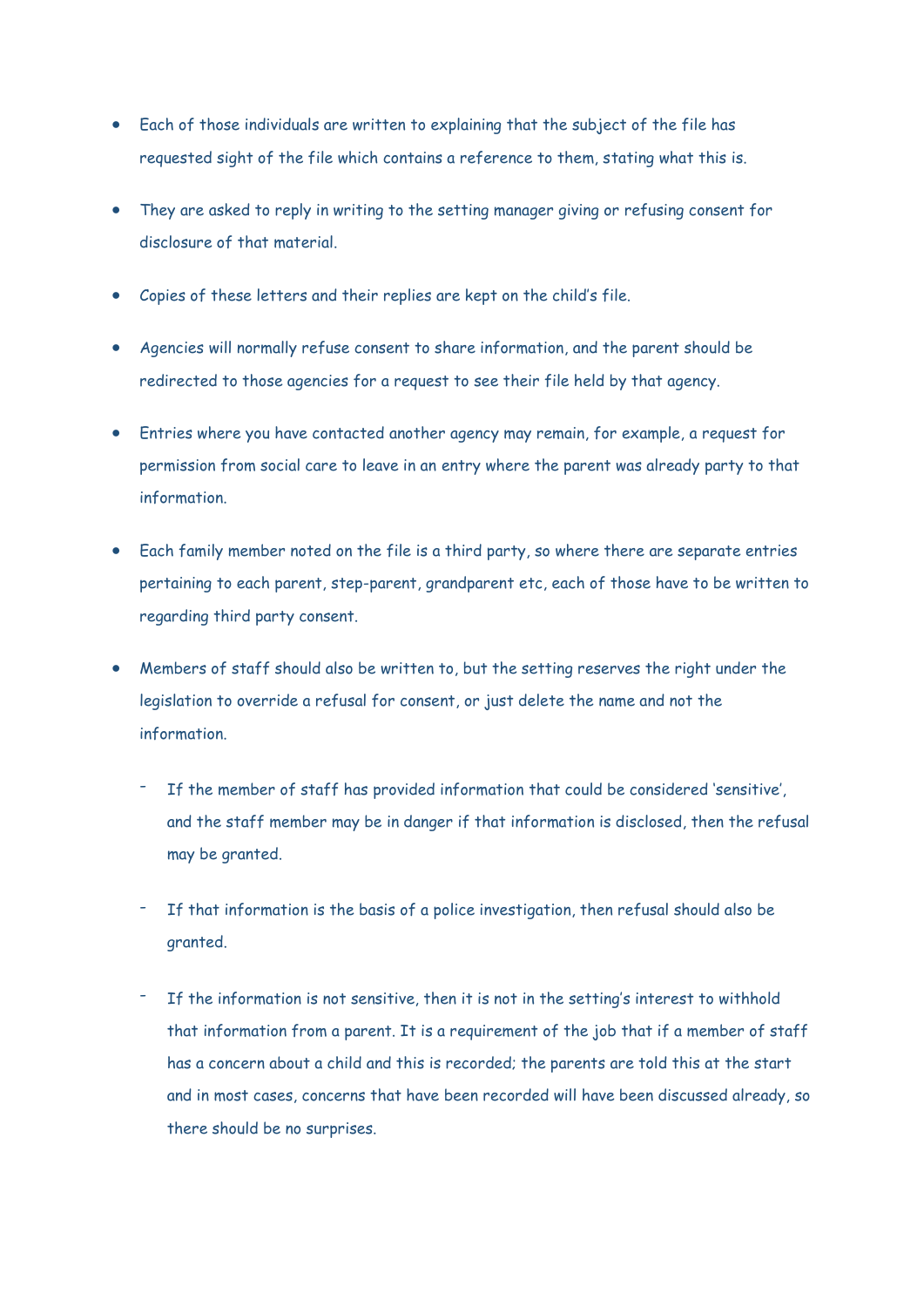- The member of staff's name can be removed from an entry, but the parent may recognise the writing or otherwise identify who had provided that information. In the interest of openness and transparency, the setting manager may consider overriding the refusal for consent.
- In each case this should be discussed with members of staff and decisions recorded.
- When the consent/refusals have been received, the setting manager takes a photocopy of the whole file. On the copy file the document not to be disclosed is removed (e.g. a case conference report) or notes pertaining to that individual in the contact pages blanked out using a thick marker pen.
- The copy file is then checked by the line manager and legal advisors verify that the file has been prepared appropriately, for instance, in certain circumstances redaction may be appropriate, for instance if a child may be damaged by their data being seen by their parent/carer, e.g. if they have disclosed abuse. This must be clarified with the legal adviser.
- The 'cleaned' copy is then photocopied again and collated for the parent to see.
- The setting manager informs the parent that the file is now ready and invites him/her to make an appointment to view it.
- The setting manager and their line manager meet with the parent to go through the file, explaining the process as well as what the content records about the child and the work that has been done. Only the persons with parental responsibility can attend that meeting, or the parent's legal representative or interpreter.
- The parent may take a copy of the prepared file away, but it is never handed over without discussion.
- It is an offence to remove material that is controversial or to rewrite records to make them more acceptable. If recording procedures and guidelines have been followed, the material should reflect an accurate and non-judgemental account of the work done with the family.
- If a parent feels aggrieved about any entry in the file, or the resulting outcome, then the parent should be referred to section Complaints procedure for parents and service users.